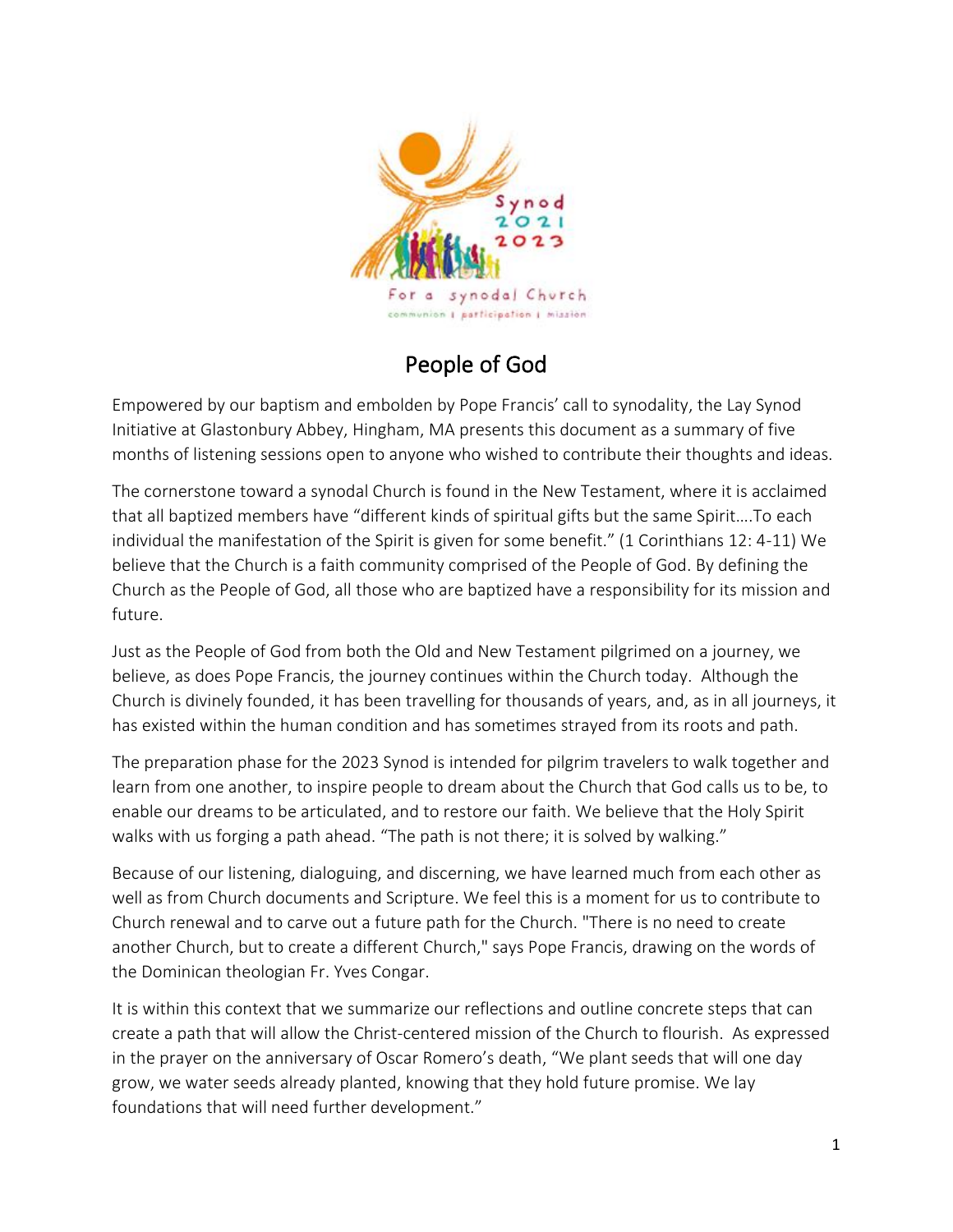## Hierarchy

The Church was born as a community on Pentecost. With the enormous growth of the Church, roles, rules, and structures were created over time and the Church eventually institutionalized into a pyramid top-down model leaving behind the sense of synodality and community that was present in the early Church. With that evolution, the vitality of the message of Jesus was dampened or, some will argue, lost. Ilia Delio, a Franciscan writer, stated *"*For centuries the Church has operated like a well-oiled machine, but the oil is running low, and the machine is running down*.* "

The clear majority of participants at the Synod listening sessions expressed the feeling that many in the hierarchy view the Church as an entity in and of itself, an institution to be preserved, rather than a conduit for people to experience Christ and his gospel message. Many believe that the Church has become stagnant on its journey thus becoming irrelevant to some, especially the young. Instead of empowering its members, many Synod participants believe that some of the Church's hierarchy are intent on clinging to the past and its traditions – slow to change and resistant to those who see a different path forward for the Church. In the United States it has become all too apparent that the bishops are split between rigid and pastoral or conservative and liberal with little consistent voice.

Many in the Synod sessions described the hierarchy as judgmental, aloof, and overbearing. Participants saw few vehicles to communicate with those in power. There was a strong desire for an effective method for Catholics to communicate with the hierarchy both vertically and laterally as equals. "We need a listening Church" was a common theme among the session participants.

The massive sex abuse scandals throughout the world that the Church either tolerated or condoned revealed a major flaw in the patriarchal governance model of the Church. In addition, considering the recent Vatican financial scandals, Synod participants felt that the Church needs to evaluate its wealth and be more financially transparent and irreproachable. Equality, subsidiarity, shared accountability, transparency, effective communication, checks and balances, and an overwhelming option for the truth, would reduce corruption and make the Church more fit for its mission.

Synodality, by its very nature and if genuinely implemented, will begin to move the Church away from its top-down structure and lead to a better form of governance. The latest document promulgated by Pope Francis, *Praedicate Evangelium* (Proclaiming the Gospel, 2022) is a hopeful sign that the Church is moving away from the pyramid model of governance toward a more synodal approach, one in which the governance of the Church belongs to the whole People of God.

#### Recommendations: ,

- 1. Implement the steps toward a more synodal Church as outlined in *Praedicate Evangelium*
- 2. Resolve conflict/split in the Church both within the United States and globally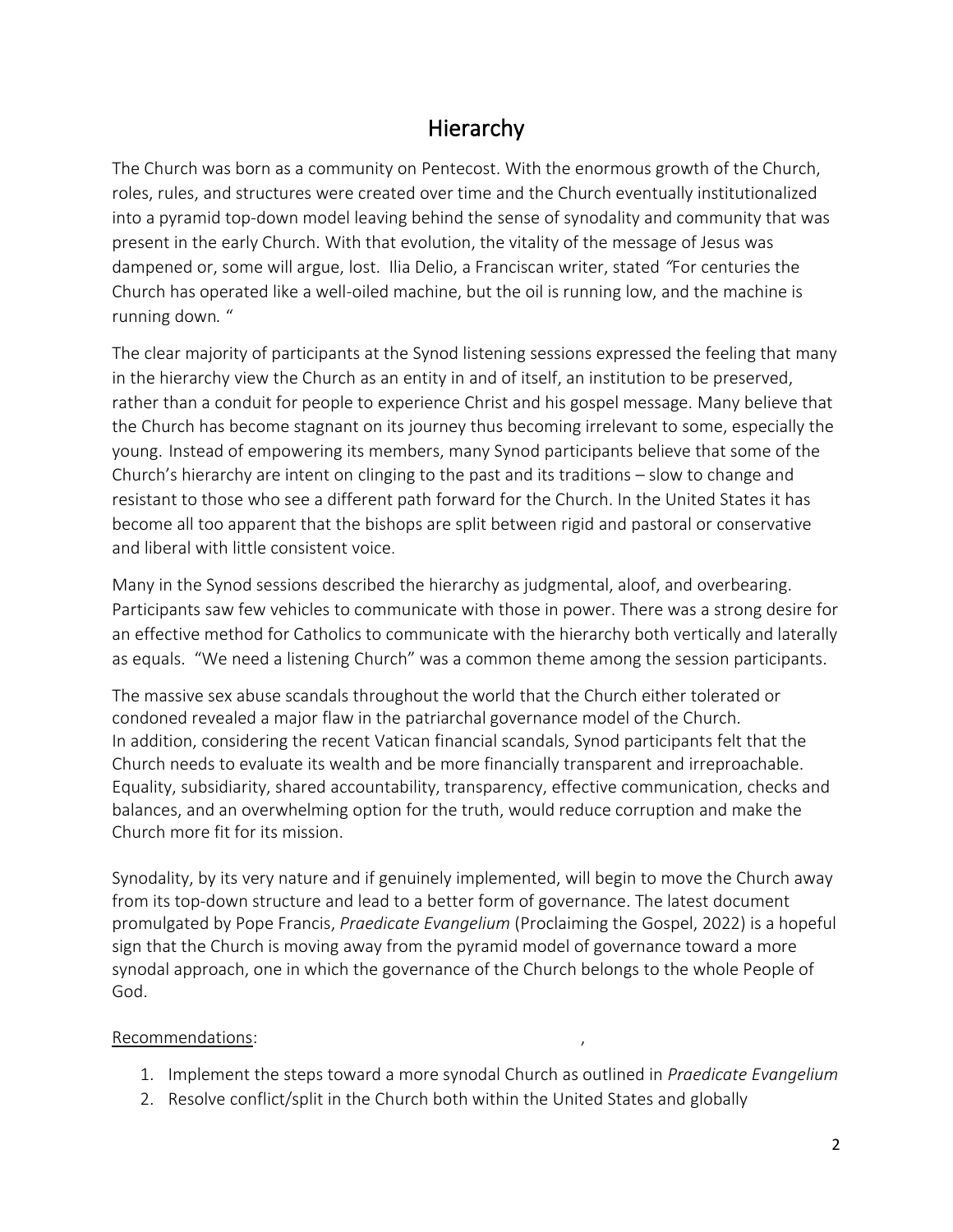# Clericalism

Nowhere in the New Testament do you find the word lay or cleric as they were all a community of believers. "For as one body we have many parts. While believers have different callings and gifts, they are all servants of the Lord." [\(Romans 12:6\)](https://biblia.com/bible/esv/Rom%2012.6). It was over the course of history that the growing Church institutionalized the role of the laity and the role of priests.

In June 2019, the Association of U.S. Catholic Priests put out a [white paper on clericalism](https://www.futurechurch.org/sites/default/files/Model%204%20A%20-AUSCP%20White%20Paper-Systemic%20Dysfunction%20Clericalism.pdf) . It defines clericalism as "an expectation, leading to abuses of power, that ordained ministers are better than and should be over everyone else among the People of God." It is not just clerics who are clerical. The laity often foster clericalism by always deferring to "Father" and putting "Father" on a pedestal.

It's hard to historically pinpoint where clericalism began. Some may say that clericalism has existed since the beginning, when the Apostles began arguing among themselves as to which of them was the greatest. According to Luke, Jesus showed them a child and said: "Whoever receives this child in my name receives me, and whoever receives me receives the one who sent me. For the one who is least among all of you is the one who is the greatest." As the world became more patriarchal, clericalism took root and continues to the present time.

Pope Francis in his 2022 homily for the 400th anniversary of St. Ignatius Loyola's and St. Francis Xavier's canonization stated, "Let us not allow ourselves to be sucked into a clericalism that leads to rigidity or an ideology that leads to divisiveness." The notion of the Church as the People of God means that each member, cleric or lay, has a legitimate voice and a truly significant role to play in the mission of the Church. This belief was also ratified in two major documents of Vatican II: *Gaudium et Spes* (GS, 43) and *Lumen Gentium* (LG32-37). These two documents didn't end the jockeying for power and position but did provide a simple precept that should guide us as we rebuild our Church. As Pope Francis has said, "Jesus did not tell the apostles to form an exclusive and elite group."

Since clericalism arises from an elitist and exclusivist vision of a vocation, many at the Synod listening sessions spoke of the need for seminaries to combat clericalism in the training and formation of future priests. Thomas Sergiovanni, a Lillian Radford Professor of Education at Trinity University, San Antonio, Texas, states that "Servant-leadership is more easily provided if the leader understands that serving others is important, but that the most important thing is to serve the values and ideas that shape the school", in this case the Church. Participants at the listening sessions suggested that seminaries should again employ women faculty members or have seminarians receive their academic training at local Catholic colleges among a vastly divergent student body. In addition, many participants spoke of the need of priest to be required to have continuous education in order to be reenergized and renewed so to meet the needs of the faithful especially where so many priests are presently overwhelmed.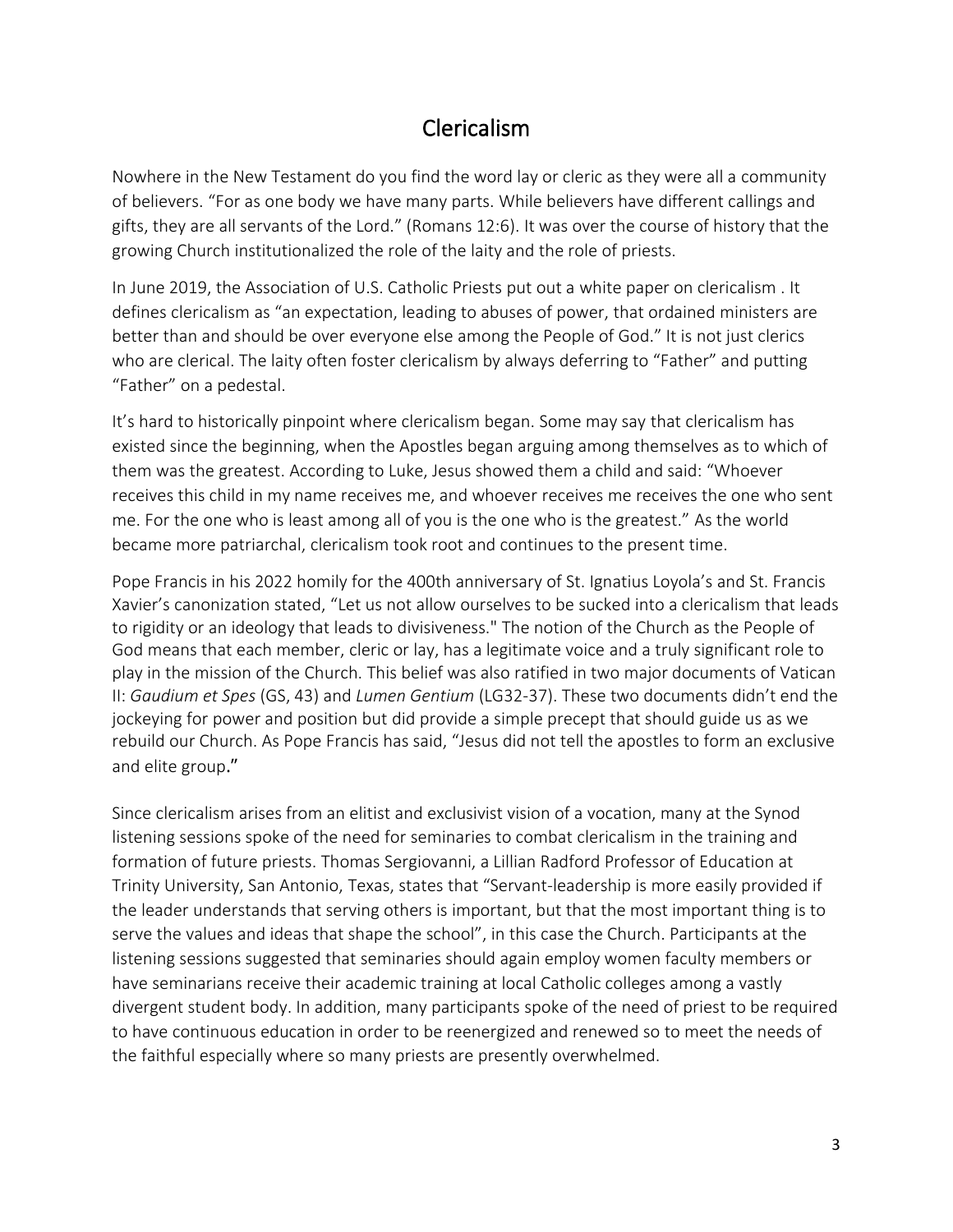Lastly, participants in the Synod sessions were adamant that there is an obligation for the laity to not accept clericalism. "Wouldn't it be wonderful to have a mix of married, formerly married, celibate, and women priests? This would allow priests to have common experiences that the faithful have. It works for other traditions, why not ours?"

#### Recommendations:

- 1. Establish different models of seminary training
- 2. Open priesthood to women and married men
- 3. Change the discipline regarding priestly celibacy
- 4. Require continuous education of priests

### Laity

When asked in our listening sessions about the place of the laity, there was a resounding response that "We are the Church." Many often spoke of the disconnect between the clergy and the laity especially as it relates to their everyday experiences. The overarching sentiment among the Synod participants is that there needs to be a synergy or at least a hope for synergy between the laity and the parish priest. There was universal consensus that there needs a more pastoral connection with and a respect for the talents and gifts the laity bring to the Church.

Vatican II was the first Ecumenical Council to deal with the topic of the laity. Vatican II, through its documents *Lumen Gentium* (LG) and *Gaudium et Spes* (GS) emphasized the importance of the Church as a communion of grace and that the ministry engaged in by the laity is not something "given" to us by the hierarchy. Rather it is something we are called to by our God, by virtue of our baptism. By describing the Church as the People of God, the entire People of God share a common dignity and vocation and are on a journey together, each member playing his or her crucial role. (LG 32-34). The mission of the Church requires that the priest and bishops are to "employ the laity's prudent advice… confidently assign duties to them in the service of the Church, allowing them freedom and room for action…. encourage lay people so that they may undertake tasks on their own initiative." (LG 37)

Catholic parishioners are hungry for priests who connect with and pastorally serve. With the hemorrhaging of young families leaving the Church, this is an urgent need. Often, participants in the Synod sessions spoke of experiences where priests seemed to have been moved into parishes with little or no thought to the needs of people. Approaches mentioned were that parish lay people be involved in the interview and evaluation process of parish priests to determine if there is a fit or synergy between the laity of the parish and the priest(s)'s unique style; that the parishes be administered by lay members thus allowing the priests to be the spiritual leaders of the parish rather than the manager or, in some cases, the owner. There seemed to be universal agreement among all the Synod participants that parish priests need to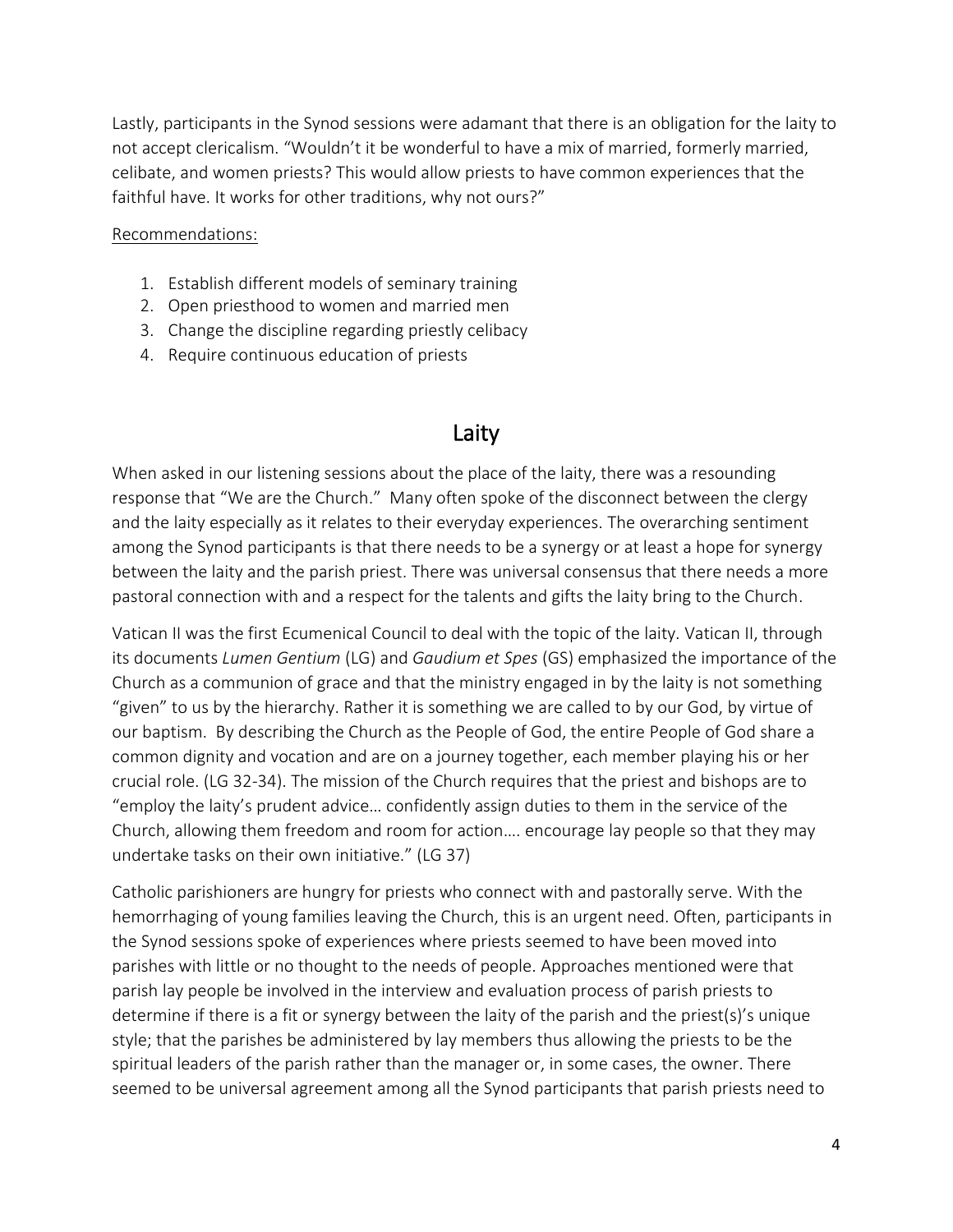embrace synodality and help promote shared responsibility for the Church among all the baptized.

As a corollary to this, Synod participants recognized that the laity need to be educated and encouraged to think critically, to allow reason to inform faith. Many participants expressed gratitude for their Catholic education at all levels as well as various programs such as Cursillos and retreats. The education of the adult Catholic, however needs to go beyond what they learned as a child.

The latest decree from Rome, *Praedicate Evangelium*, seems to open the door to the laity, including women, to take a more active and responsible role in the Church. The transition will be difficult given the human instinct to resist change but, if implemented, will provide a sound roadmap for the journey ahead.

### Recommendations:

- 1. Involve laity in choosing and annually assessing their parish priests
- 2. Revise the parish structure by including the laity in the administration as well as the spiritual and social life of the parish
- 3. Create meaningful outreach to young families
- 4. Provide educational and leadership programs for the laity.

### Women

One of the most animated conversations that repeatedly occurred in our Synod sessions was the place women have in the Church today, or rather the exclusion of women from any meaningful roles in the life of the Church. People in the listening sessions strongly felt that, in the Church's journey, the role of women has been erased despite the prominent role they played in both the Old and New Testament and the remarkable contribution they have made and continue to make to the Church today.

From Jesus' own mother to the women who befriended him, to the women who stood by him during his passion and crucifixion, to those who proclaimed the Resurrection, Jesus treated women as essential to his mission. The female contribution in the early Church was in no way secondary. Paul in his letter to the Galatians (3:28) begins with the fundamental principle that "…there is neither male nor female; for you are all one in Christ Jesus." There were women deacons in the early Church as described in the Acts of the Apostles such as Phoebe. They proclaimed the good news; they served at the Eucharistic table; they ministered to the sick and impoverished.

Then in our lifetime there were women such as Dorothy Day and Mother Theresa who, though not having the title deacon, served the poor and ministered to the marginalized. In the United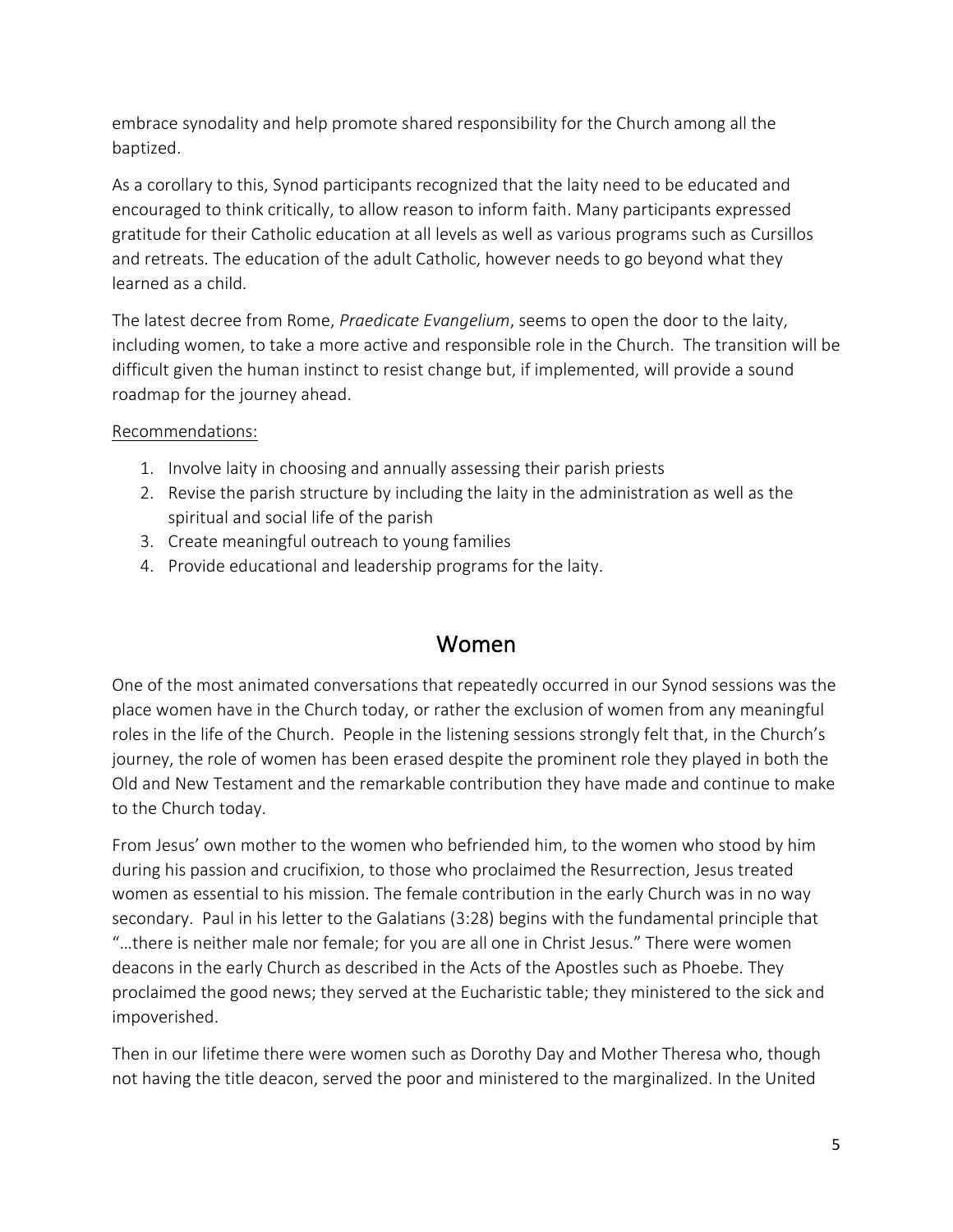States women religious built the Catholic educational and health system. Today the same is true of many women who lead parishes and serve as catechists, chaplains, and other ministries.

In light of the work of women in furthering the mission of the Church, participants in the Synod sessions agreed that even though Jesus wasn't sexist, the institutional Church is. Somehow amnesia set into the patriarchal Church along its way. Women are struggling to find a place in the pilgrim Church. Participants concurred that when an entire sacrament is denied you solely because of your gender, that is textbook sexism. What is preventing women from being able to receive all the sacraments?

Pope Francis has called for "a more inclusive presence for women" in the Catholic Church. Although Pope Francis stated the door is closed on the question of ordination for women to the priesthood, he has been emphatic in his call for a stronger presence of women elsewhere. While women have slowly [gained certain leadership roles](https://www.futurechurch.org/sites/default/files/FC-Charting%20the%20roles%20of%20women%20in%20the%20Curia.pdf) in the Vatican, you still can count on one hand those who hold top-level positions in the secretariats, congregations and pontifical councils. Sr Nathalie Becquart, Sr. Nicoletta Vittoria Spezzati and Dr. Flaminia Giovanelli are three examples of women who serves as Undersecretaries. There are other women of course, many of whom are theologians, but of those in positions of undersecretary and above, less than three percent are women.

If Pope Francis and the hierarchy are serious about a more inclusive presence for women in the Church, there needs to be a road map for the journey ahead. Implementing the steps outlined in *Praedicate Evangelium* would be one way of moving forward.

### Recommendations

- 1. Involve and respect the role of women in all levels of ministry and decision making
- 2. Open the sacrament of priesthood and the diaconate to all women

# Moral Theology

Among the Synod participants there was a consensus that moral theology comes down to what is right and what is wrong*,* how we live out what we believe, choosing the path of love that Jesus taught.

Many participants felt that over the years the Church's teachings have become too rigid and convoluted and that the Church needs to return to the basic teachings Jesus espoused. While the dogmas of the Church can never change, we believe that the doctrines and disciplines of the present Church are a product of the time in which they were developed and expressed. Pope John XXIII himself espoused this world view in his opening speech at the Second Vatican Council saying: "The ancient deposit of the faith is one thing; the way it is articulated in every generation is another." The Church needs to look at many of its doctrines and disciplines and raise the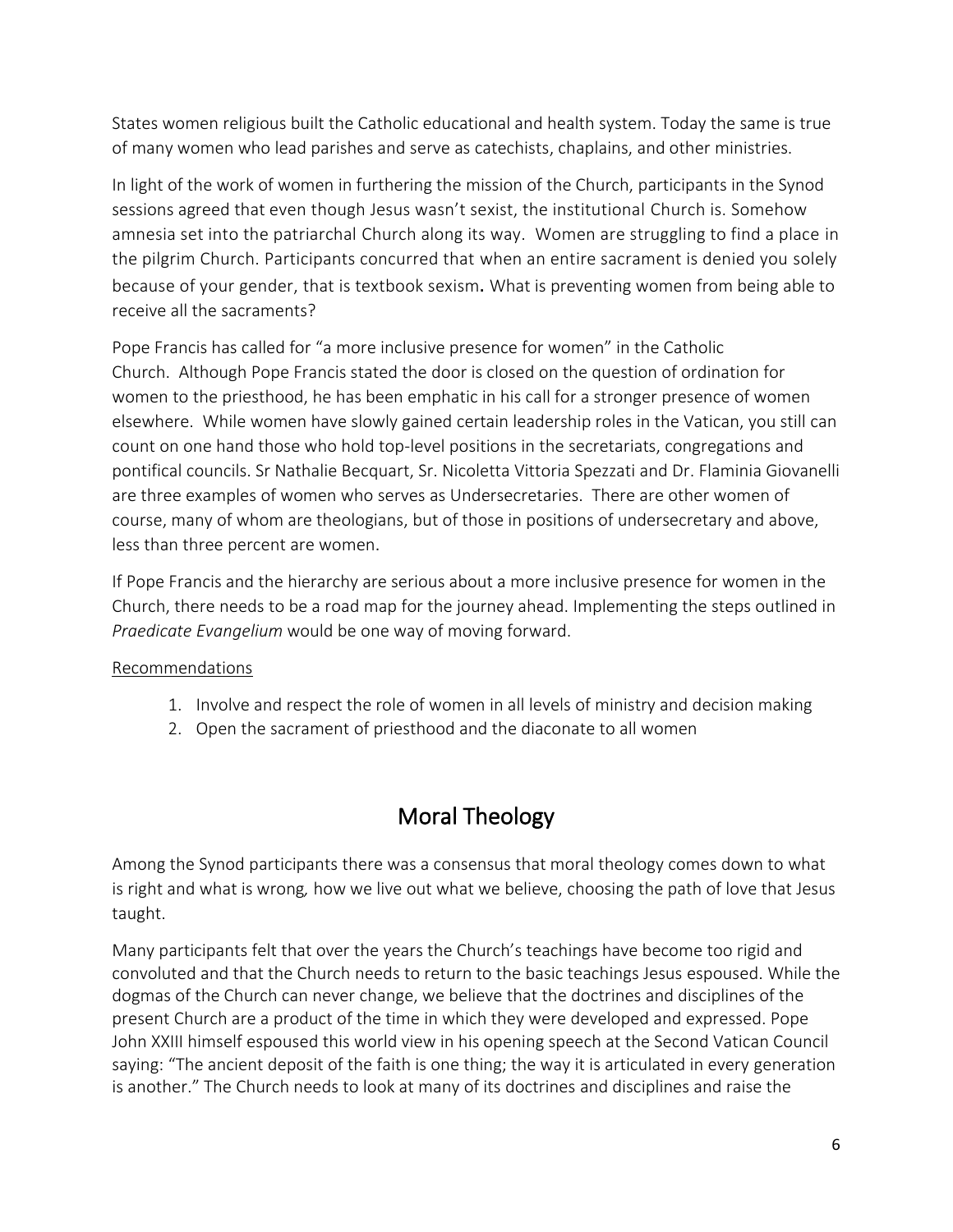question as to which doctrines and disciplines are divinely inspired and which are only manmade.

Today, some of the questions concerning moral theology are: 1. Who wins, 2. Who loses, 3. Who is affected as well as who is having the conversations concerning issues, decisions, and the people involved. Also, there is the concern of not only who is left out, but who are left in when it comes to making decisions concerning the moral teachings of the Church. Clearly, at this point, it is the bishops who are left in.

Catholic social justice teachings are grounded in Scripture and continue to be shaped by *Gaudium et Spes* and *Rerum Novarum.* Pope Francis, in *Joy of the Gospel*, states that he "prefers a Church which is bruised, hurting and dirty because it has been out on the streets rather than a Church which is unhealthy from being confined and from clinging to its own security." Jesus reached out to people on the margins even when it made others uncomfortable. That included a Roman centurion, the Samaritan woman married five times, and Zacchaeus, a tax collector for Rome. The question for the Church is "Where do we meet people and what do they need?"

The work of religious congregations, both male and female, were lauded by the Synod participants as true examples of a segment of the Church that took Jesus' command to "Love one another as I have loved you" seriously. As Richard Rohr has stated in one of his meditations (March 24, 2022) "Love and justice go together. Love is the heart of justice and justice is the social form of love." Many participants at the Synod listening sessions did not see their parish priests of the same mindset.

In the Synod sessions it was unanimously agreed that the Church should not exclude anyone. This would involve updating and resolving the issues of sexual morality, divorce, remarriage, prewedding sex, birth control, and attitudes toward LGBTQIA persons. It was universally felt that the boundaries of the Church need to be widened where everyone can be welcomed, loved, forgiven, and encouraged to live the Gospels.

The Church, beginning with Pope John Paul II, has framed climate change as a moral issue involving the future of God's creation. Pope Francis' encyclical *Laudato Si* (Praise be to you) is a worldwide wake up call to help humanity understand the destruction that we are rendering to the environment and our fellow human beings. While the Popes have championed steps to address climate change, not all the bishops, at least in the United States, fully embraced Pope Francis' encyclical.

The Church, like any human institution, has divisions. However, it was agreed upon by all at the Synod sessions that while the Church needs to have a big tent given its global nature, the United States Conference of Catholic Bishops needs to be less divided; that the bishops speak more forcibly about pressing issues; that the bishops pay attention to the teachings of Jesus and be more pastoral and flexible in their decisions. The Church has become too big of an institution,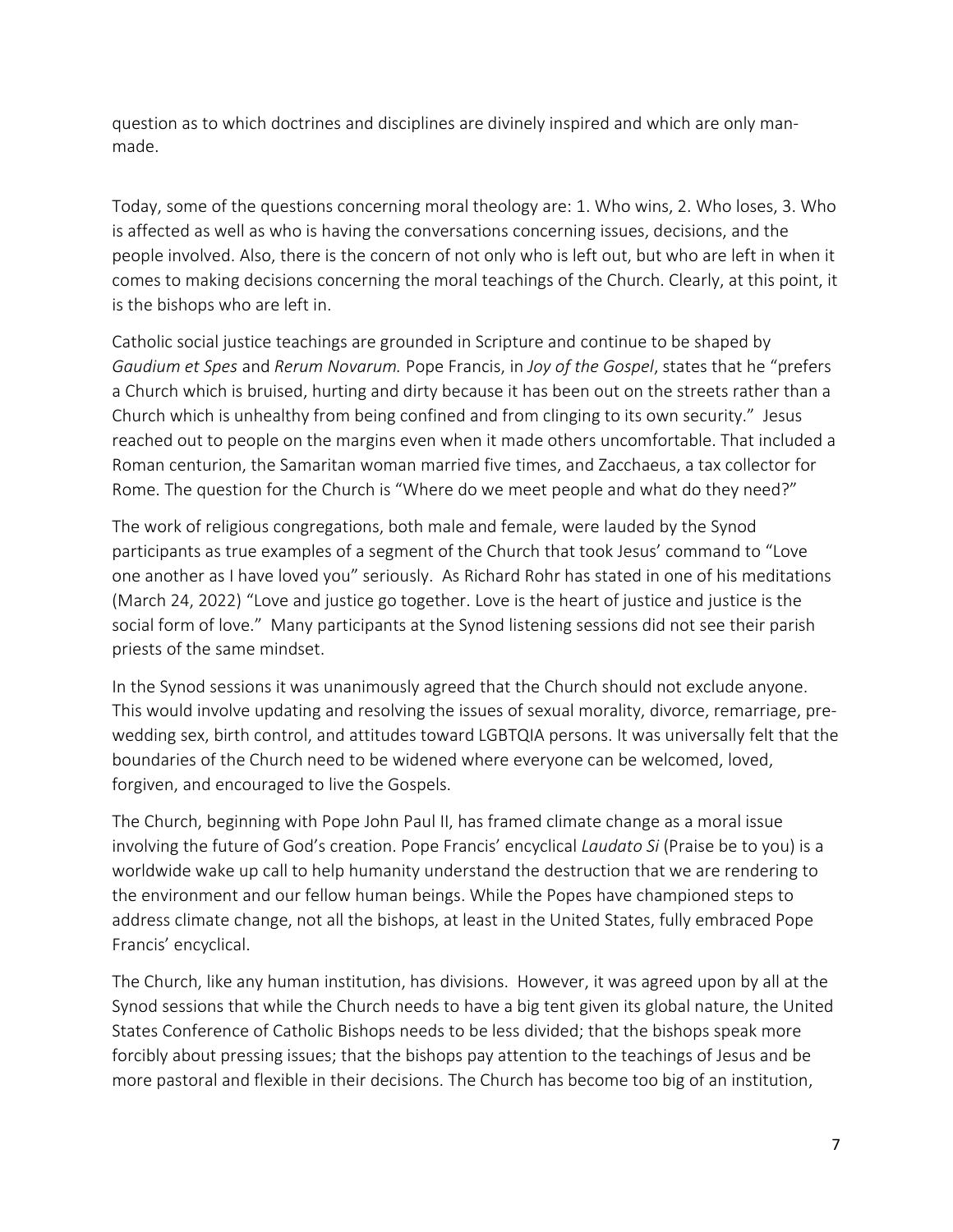and we need to get back to basics, train pastors and bishops to consider the needs of the individual and the real needs of the people of God.

#### Recommendations:

- 1. Encourage the United States Conference of Catholic Bishops to return to the methodology of inclusive consultation before making definitive statements
- 2. Reiterate support for immigrants and the poor
- 3. Sincere outreach to those marginalized such as LGBTQIA, divorced etc
- 4. Embrace diversity
- 5. Support emphasis on climate change and emulate appropriate practices
- 6. Revise the theology regarding human sexuality and birth control

## Sacramental Life

The sacraments are a hallmark of Catholic life. They are visible signs of God's invisible grace promised to his people in the gospel.

There was a lively discussion in the Synod listening session regarding the sacraments particularly the Eucharist. The age of those receiving first Reconciliation was also mentioned as not being the most appropriate and the purpose of Reconciliation sometimes burdensome, and often standing in the way of the reception of Eucharist.

Some of the participants at the Synod sessions were very much aware of and dismayed at the controversies revolving around who can receive the sacraments particularly the Eucharist. The response of the United States' bishops exemplifies the dichotomy within the bishops themselves. Some bishops hold the rigid view that receiving the Eucharist is a "prize for the perfect" while others declared it was "a powerful medicine and nourishment for the weak." (Pope Francis.)

The recent situation in the United States concerning the wording of the Rite of Baptism is another prime example of a fractured response from the bishops. Some bishops decreed that the line must be held and that all baptisms performed with incorrect language are now invalid. Another group decided that, for the pastoral good of the people, the former sacraments can stand but that going forward the language needs to be uniform.

The controversy over the Tridentine form of the liturgy again exposes the chasm between those in the Church who want to cling to the past and those who want to move forward. Issues involved in ordaining women and married men, mentioned earlier in this report, all demonstrate a fractured hierarchy and the Church's need to look at the sacraments anew.

If the sacraments are the visible signs of God's grace, they must touch the lives of those who receive them. The Roman liturgical rite was developed in Western Europe centuries ago. With today's universal nature of the Church, and the need for the liturgy to touch people's lives, the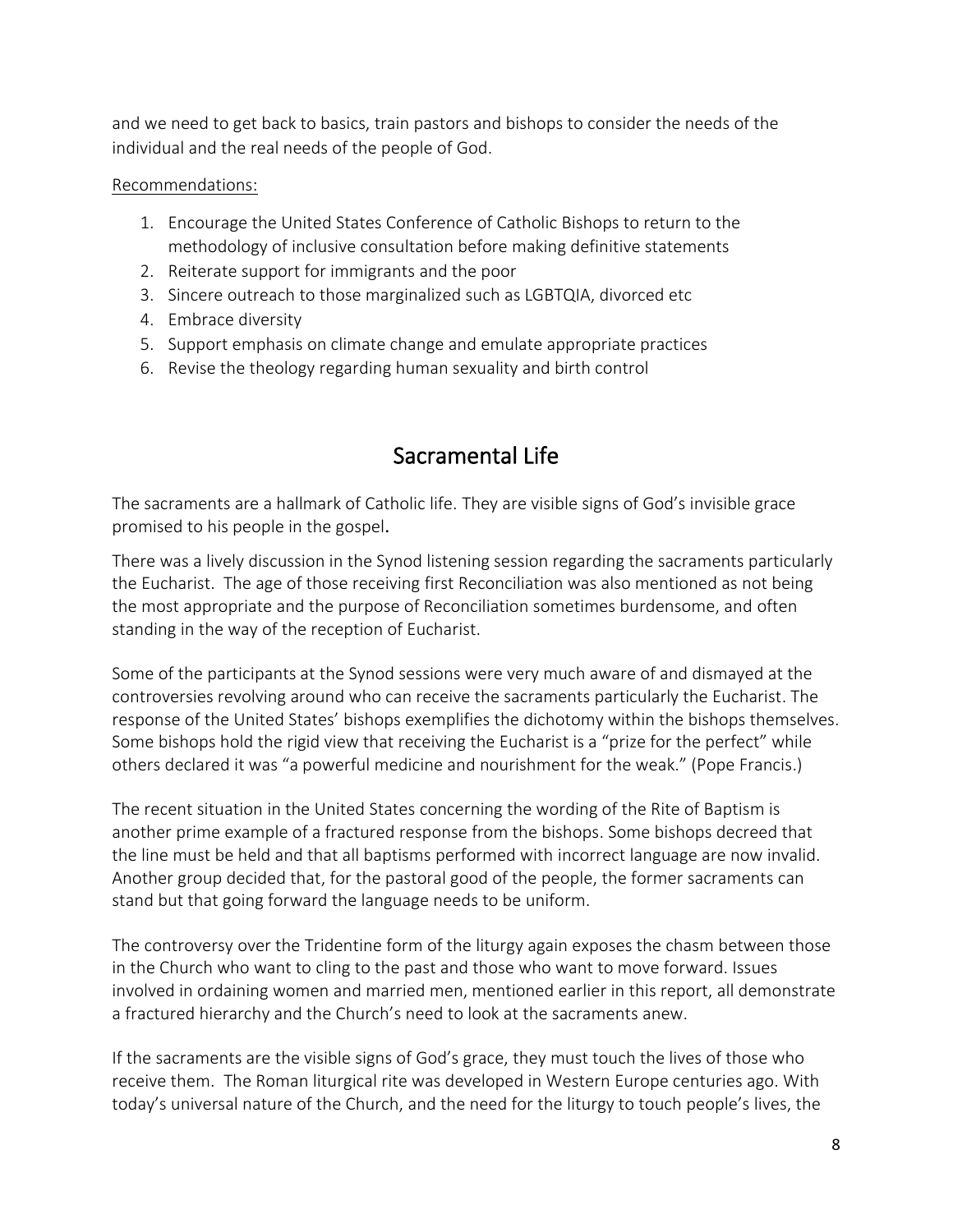Church needs to develop liturgies with their local cultures in mind. Translations of the Eucharistic texts, scriptural readings, music offered are all essential elements of the liturgy and need to be revisited.

#### Recommendations

- 1. Revisit who is eligible to receive the Eucharist
- 2. Redefine the Church's position on the Sacraments of Initiation
- 3. Develop liturgical rites more aligned with specific cultures

## **Conclusion**

Pope Francis has declared that "Synodality is an essential dimension of the Church." (2018) and, if truly embraced, will bring new life into the Church. We, the participants at the Synod listening sessions conducted by the Lay Synod Initiative at Glastonbury Abbey, are individuals who deeply care about the Church and take the call to be active participants in this process very seriously. Clergy and lay, walking together and guided by the Holy Spirit, will provide a path going forward for the future Church. The mere fact that the Church is opening its doors and windows to others besides the hierarchy and trying to invert its pyramid model is itself a hopeful sign for the journey ahead.

If synods have a purpose, questions need to be raised and addressed rather than be ignored. The work of the Church leadership is to reflect on the voices of those raising the questions and issues and, walking together as the whole People of God, carve out a path ahead. We are fully aware that many of the recommendations listed in this Report are doctrinal and fraught with controversy and that consensus may never be reached by the bishops any time soon. Other recommendations, however, are pastoral, based very much on the lived experience of the participants and more easily approached for discussion at the Synod gathering in 2023.

While the road forward is not clear, we, the Lay Synod Initiative at Glastonbury Abbey, are willing to do the walking and to "plant seeds that will one day grow……knowing that they hold future promise."